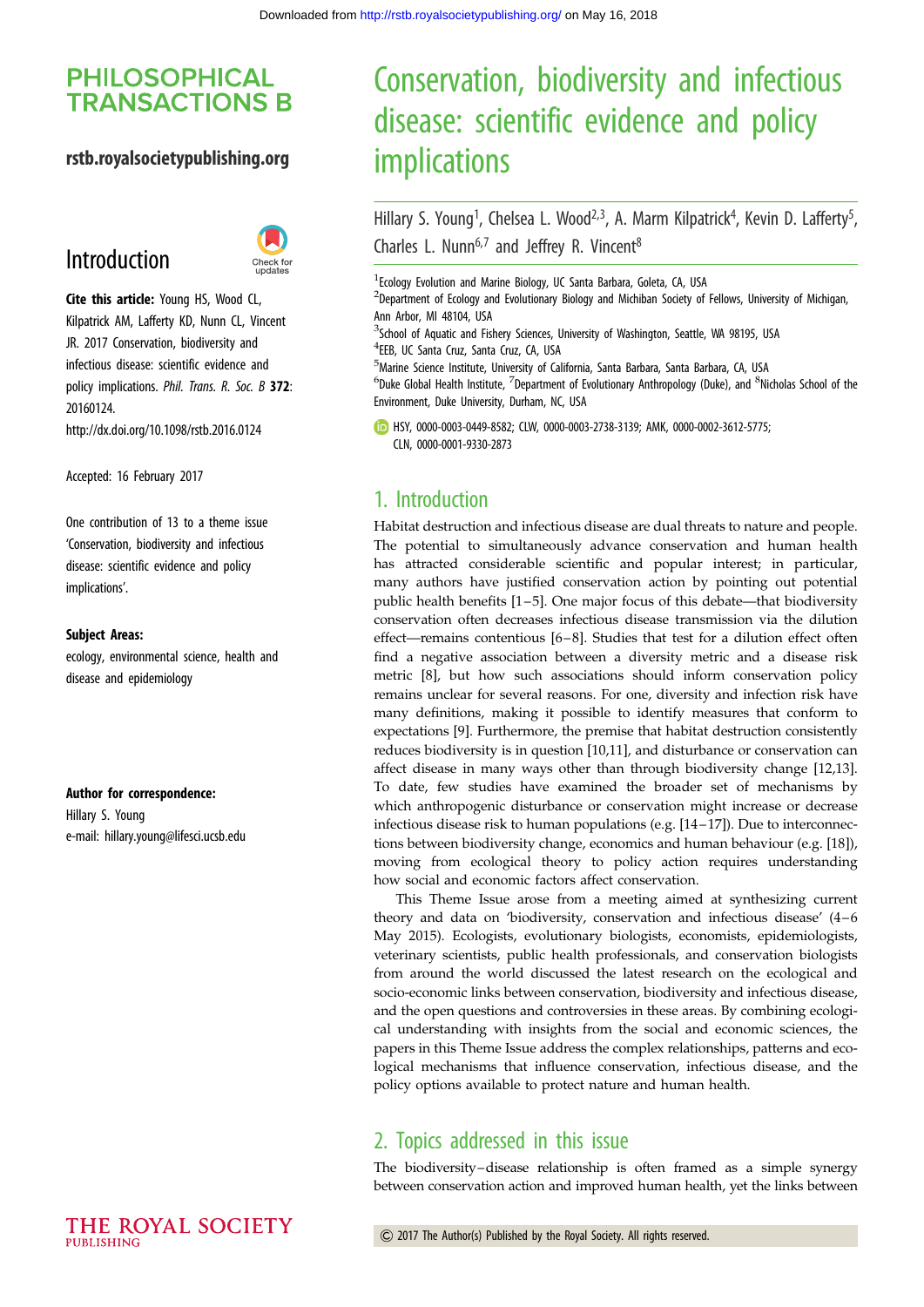2

habitat disturbance and factors that affect disease risk are complex, and many common expectations have been challenged in recent years. Consider, for example, the assumption that habitat disturbance reduces species richness. Recent studies suggest that disturbance often correlates with increases—or no change—in species richness (e.g. [[19](#page-2-0)–[21\]](#page-3-0)). This occurs because disturbance adds new habitats (e.g. forest edges) and because gains in invasive or generalist species add to or compensate for lost native or specialist species [\[22](#page-3-0)]. Furthermore, although conservation biologists have focused on biodiversity, habitat modifications associated with disturbance (e.g. wetland draining or logging) can often affect transmission patterns to a greater extent than can changes in diversity; this might happen when, for example, gaining or losing a particular host or vector species, rather than biodiversity per se, drives disease transmission [[13\]](#page-2-0). Similarly, from a social perspective, conservation might not be a cost-effective way to achieve public health benefits or to maximize public good, when conservation conflicts with other societal needs, including economic livelihoods [\[13](#page-2-0)].

To put these complex social and ecological factors into context, this Theme Issue begins with a paper by Kilpatrick et al. [\[13](#page-2-0)] that describes the knowledge gaps that must be filled before we can propose conservation action to improve public health, including resolving uncertainties surrounding the biodiversity–disease relationship. Kilpatrick et al. highlight that few studies consider socio-economic factors alongside conservation. Three sections follow that consider the connections between infectious disease, ecology and conservation biology.

# (a) Diversity – disease relationships: what is possible? what is probable?

The Theme Issue's first section uses models and synthetic reviews to explore how anthropogenic disturbances, particularly land-use change and biodiversity loss, affect disease transmission, and attempts to reconcile past conflicting results. Faust et al. [[23\]](#page-3-0) use an allometrically scaled multihost model to show that habitat loss that reduces biodiversity can lead to either amplification or dilution effects, depending on pathogen transmission mode (frequency or densitydependent) and the extent to which host competence scales with body size.

Hosseini et al. [\[12](#page-2-0)] distinguish between how biodiversity loss and anthropogenic disturbance affect disease exposure, disease severity and disease impacts. They note that this might be important in differentiating how disturbance (or conservation intervention) affects emerging versus established pathogens. They also emphasize that the relationship between biodiversity, disturbance and disease is interactive rather than unidimensional, and argue for including this complexity in evaluating the potential for conservation action to mitigate disease risks.

# (b) Case studies: how does environmental disturbance affect human disease risk for specific parasites and pathogens?

The next section examines how anthropogenic disturbance affects human infectious diseases and evaluates the potential for policy interventions to reduce their prevalence. Kilpatrick et al. [\[24](#page-3-0)] synthesize knowledge on Lyme disease

ecology and describe the data gaps that have created controversy in the Lyme disease system. In bringing together authors from disparate viewpoints and diverse places, they lay the groundwork for future research to resolve major controversies and improve control.

Millins et al. [\[25](#page-3-0)] then review how conservation might influence Lyme disease in the United Kingdom. They suggest that several conservation actions, including increasing woodlands and urban greening, would likely increase Lyme disease risk, whereas reducing deer and invasive squirrel populations might reduce disease in some contexts. They advocate for pairing research with Lyme disease control interventions to better understand how ecology affects transmission of the disease.

Tucker Lima et al. [\[26\]](#page-3-0) reconcile the conflicting accounts about how malaria responds to changing land use in the Amazon. Through a systematic literature review, the authors illustrate the complex pathways connecting land use to malaria burden. Tucker Lima et al. argue that interdisciplinary teams could best assess the intertwined social, economic and ecological drivers that regulate malaria transmission in the region.

Young et al. [[27\]](#page-3-0) examine how defaunation and associated land-use change (including pastoral and agricultural land-use conversion and removing large wildlife) affect several rodentborne diseases in East Africa. They find that the effects vary among pathogens, disturbance types and environmental contexts. Moreover, the mechanisms that drive change in disease risk appear to be unrelated to change in species richness or diversity per se. Instead, disease risk reflects changes in small mammal abundance and community composition, with the dominant mechanisms depending on the disturbance considered. Young et al. [[27\]](#page-3-0) conclude that, although conservation might reduce some disease, careful pathogen and disturbance-specific studies are needed before recommending specific interventions.

Sokolow *et al.* [\[28\]](#page-3-0) review how dams might alter schistosomiasis transmission. Using published schistosomiasis studies in sub-Saharan Africa, they find that the systematic increases in schistosomiasis following dam construction are greater in areas where Macrobrachium spp. river prawns are native. These migratory prawns appear to be critical in controlling schistosomiasis, but decline with dam construction. Sokolow et al. [\[28](#page-3-0)] conclude that restoring native prawns could reduce schistosomiasis while also reviving prawn fisheries.

Similarly, Wu & Perrings [[29\]](#page-3-0) show connections between conservation, development and human disease risk for H5N1 influenza. They consider how land use affects H5N1 transmission between domesticated poultry and waterfowl, thus altering human disease risk and public health. Wu & Perrings [[29\]](#page-3-0) suggest that protecting migratory wetland habitat provides counterintuitive benefits for reducing H5N1 avian influenza risks.

# (c) Global-scale, multi-factor analyses: how do conservation and public health intersect in the real world?

The final section compares how conservation, economic and social factors affect disease risk on a global scale. Garchitorena et al. [\[30\]](#page-3-0) present a modelling framework to consider how different transmission pathways involving social and environmental transmission, along with socio-economic drivers,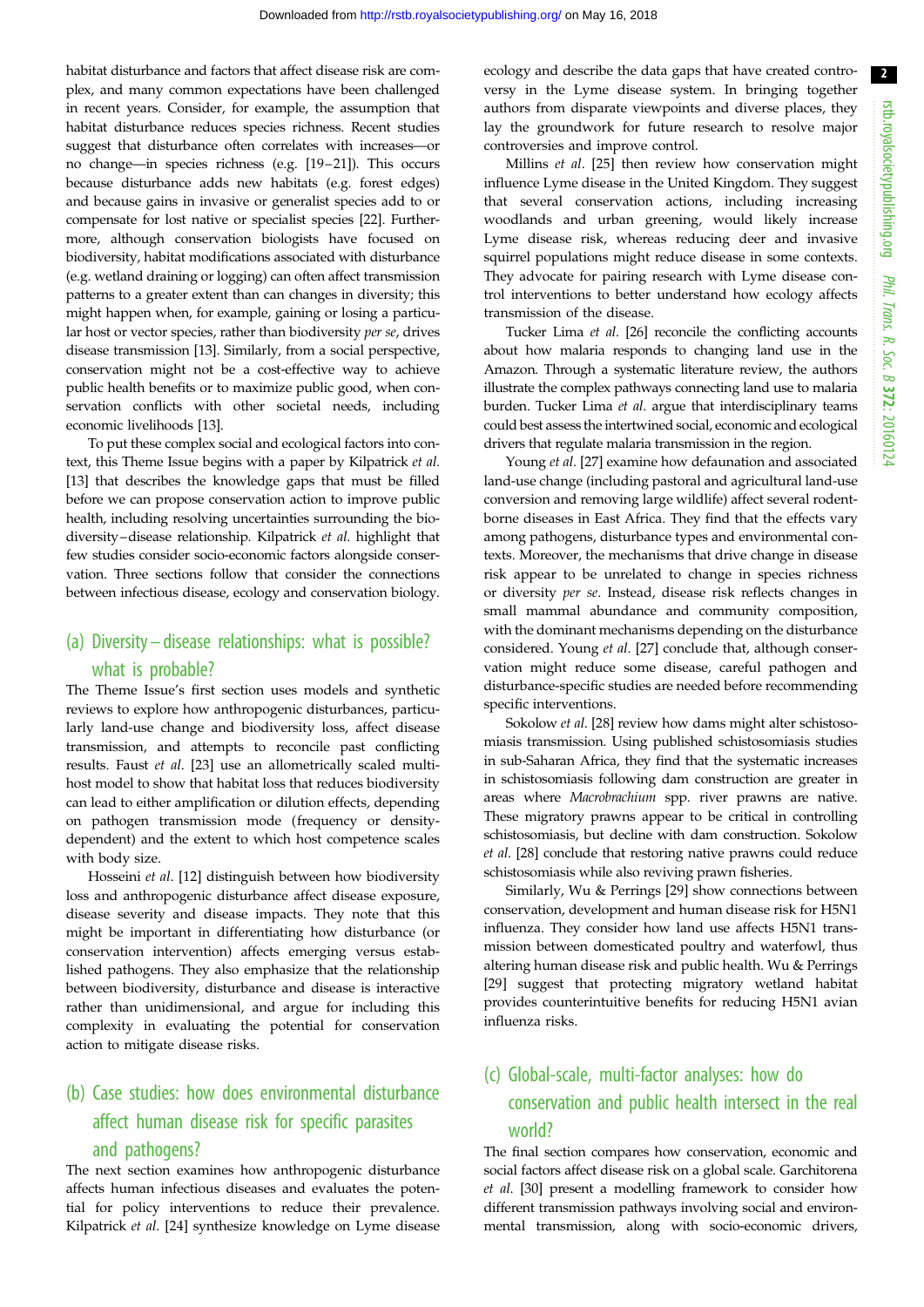<span id="page-2-0"></span>influence neglected tropical diseases (NTDs). They use this framework to evaluate the water-borne diseases Buruli ulcer (Mycobacterium ulcerans) and schistosomiasis. Their paper illustrates how addressing environmental transmission might allow more effective disease control.

Pattanayak et al. [\[31](#page-3-0)] review three well-studied examples from social science research that consider how human behaviour interacts with the way conservation interventions affect public health. They then make three suggestions for how to evaluate an intervention's efficacy and value.

The closing paper, by Wood et al. [[32](#page-3-0)], assesses whether country-level conservation and deforestation efforts correlate with country-level disease outcomes across intermediate-sized countries over a 20-year period (1990–2010). Their analyses address the extent to which changes in biodiversity, forestation, poverty, demography, urbanization and climate affect 24 human infectious diseases as measured by Disability Adjusted Life Years (DALYs). This meta-analysis finds that—consistent with earlier, pathogen-specific reviews—each disease has unique drivers, but that most diseases do not respond to changes in biodiversity or forestation, and that instead most human infectious diseases decline with increasing wealth and urbanization.

# 3. Conclusion

Generating effective conservation policy involves uncertainties. Although substantial research has focused on how

species diversity affects endemic disease prevalence, many questions about the connections between diversity, conservation and infectious disease remain unanswered. In this Theme Issue, we clarify how conservation policy might affect infectious disease risk for humans and wildlife.

The models, reviews, meta-analyses and case studies compiled in this Theme Issue point to complexity and context-dependence in disease –environment relationships. Conservation can benefit public health [[28,29\]](#page-3-0), but this is neither a general nor simple outcome. Instead, disturbance and conservation can increase or decrease disease risk, depending on the pathogen involved, the disturbance type and the environmental context [\[25,27](#page-3-0),[32\]](#page-3-0). Despite this lack of a generalizable relationship between biodiversity, conservation and infectious diseases, many infectious diseases are better understood and managed in an ecological context. For this reason, ecological insight can help reduce infectious diseases. We hope this Theme Issue inspires others to discover the specific solutions that result in win–win outcomes for human health and biodiversity conservation.

Competing interests. We declare we have no competing interests. Funding. We received no funding for this study.

Acknowledgements. The Catalysis Meeting ('Biodiversity, Conservation and Infectious Disease') was sponsored by the Triangle Center for Evolutionary Medicine (TriCEM) and the National Evolutionary Synthesis Center (NESCent, NSF #EF-0905606), along with the Duke Tropical Conservation Initiative.

# **References**

- 1. Bernstein AS. 2014 Biological diversity and public health. Annu. Rev. Public Health 35, 153-167. [\(doi:10.1146/annurev-publhealth-032013-182348\)](http://dx.doi.org/10.1146/annurev-publhealth-032013-182348)
- 2. Romanelli C, Cooper D, Campbell-Lendrum D, Maiero M, Karesh W, Hunter D, Golden C. 2015 Connecting global priorities: biodiversity and human health: a state of knowledge review. Rome, Italy: World Health Organization/Secretariat of the UN Convention on Biological Diversity.
- 3. Myers SS, Gaffikin L, Golden CD, Ostfeld RS, Redford KH, Ricketts TH, Turner WR, Osofsky SA. 2013 Human health impacts of ecosystem alteration. Proc. Natl Acad. Sci. USA 110, 18 753– 18 760. ([doi:10.](http://dx.doi.org/10.1073/pnas.1218656110) [1073/pnas.1218656110](http://dx.doi.org/10.1073/pnas.1218656110))
- 4. Aronson J, Blatt C, Aronson T. 2016 Restoring ecosystem health to improve human health and well-being: physicians and restoration ecologists unite in a common cause. Ecol. Soc. 21. [\(doi:10.](http://dx.doi.org/10.5751/ES-08974-210439) [5751/ES-08974-210439](http://dx.doi.org/10.5751/ES-08974-210439))
- 5. Velasquez-Manoff M. 2016 A natural cure for Lyme disease. New York Times, p. SR9.
- 6. Salkeld DJ, Padgett KA, Jones JH. 2013 A metaanalysis suggesting that the relationship between biodiversity and risk of zoonotic pathogen transmission is idiosyncratic. Ecol. Lett. 16, 679– 686. ([doi:10.1111/ele.12101\)](http://dx.doi.org/10.1111/ele.12101)
- 7. Ostfeld RS, Keesing F. 2012 Effects of host diversity on infectious disease. Annu. Rev. Ecol. Evol. Syst. 43, 157– 182. ([doi:10.1146/annurev-ecolsys-102710-145022\)](http://dx.doi.org/10.1146/annurev-ecolsys-102710-145022)
- 8. Civitello DJ et al. 2015 Biodiversity inhibits parasites: broad evidence for the dilution effect. Proc. Natl Acad. Sci. USA 112, 8667– 8671. [\(doi:10.](http://dx.doi.org/10.1073/pnas.1506279112) [1073/pnas.1506279112](http://dx.doi.org/10.1073/pnas.1506279112))
- 9. Wood CL, Lafferty KD, DeLeo G, Young HS, Hudson PJ, Kuris AM. 2016 Does biodiversity protect humans against infectious disease? Reply. Ecology 97, 543– 546. ([doi:10.1890/15-1503.1\)](http://dx.doi.org/10.1890/15-1503.1)
- 10. McGill BJ, Dornelas M, Gotelli NJ, Magurran AE. 2015 Fifteen forms of biodiversity trend in the Anthropocene. Trends Ecol. Evol. 30, 104-113. [\(doi:10.1016/j.tree.2014.11.006](http://dx.doi.org/10.1016/j.tree.2014.11.006))
- 11. Hill SL, Harfoot M, Purvis A, Purves DW, Collen B, Newbold T, Burgess ND, Mace GM. 2016 Reconciling biodiversity indicators to guide understanding and action. Conserv. Lett. 9, 405 – 412. ([doi:10.1111/](http://dx.doi.org/10.1111/conl.12291) [conl.12291\)](http://dx.doi.org/10.1111/conl.12291)
- 12. Hosseini PR et al. 2017 Does the impact of biodiversity differ between emerging and endemic pathogens? The need to separate the concepts of hazard and risk. Phil. Trans. R. Soc. B 372, 20160129. ([doi:10.1098/rstb.2016.0129](http://dx.doi.org/10.1098/rstb.2016.0129))
- 13. Kilpatrick AM, Salkeld DJ, Titcomb G, Hahn MB. 2017 Conservation of biodiversity as a strategy for improving human health and well-being. Phil. Trans. R. Soc. B 372, 20160131. [\(doi:10.1098/rstb.](http://dx.doi.org/10.1098/rstb.2016.0131) [2016.0131\)](http://dx.doi.org/10.1098/rstb.2016.0131)
- 14. Gottdenker NL, Streicker DG, Faust CL, Carroll C. 2014 Anthropogenic land use change and infectious

diseases: a review of the evidence. Ecohealth 11, 619– 632. [\(doi:10.1007/s10393-014-0941-z\)](http://dx.doi.org/10.1007/s10393-014-0941-z)

- 15. Redford KH, Myers SS, Ricketts TH, Osofsky SA. 2014 Human health as a judicious conservation opportunity. Conserv. Biol.  $28$ ,  $627 - 629$ . [\(doi:10.](http://dx.doi.org/10.1111/cobi.12290) [1111/cobi.12290](http://dx.doi.org/10.1111/cobi.12290))
- 16. Smith KR, Ezzati M. 2005 How environmental health risks change with development: the epidemiologic and environmental risk transitions revisited. Annu. Rev. Environ. Resour. 30, 291– 333. [\(doi:10.1146/annurev.energy.30.050504.](http://dx.doi.org/10.1146/annurev.energy.30.050504.144424) [144424\)](http://dx.doi.org/10.1146/annurev.energy.30.050504.144424)
- 17. Bauch SC, Birkenbach AM, Pattanayak SK, Sills EO. 2015 Public health impacts of ecosystem change in the Brazilian Amazon. Proc. Natl Acad. Sci. USA 112, 7414– 7419. ([doi:10.1073/pnas.1406495111\)](http://dx.doi.org/10.1073/pnas.1406495111)
- 18. Barrett CB, Travis AJ, Dasgupta P. 2011 On biodiversity conservation and poverty traps. Proc. Natl Acad. Sci. USA 108, 13 907 - 13 912. [\(doi:10.](http://dx.doi.org/10.1073/pnas.1011521108) [1073/pnas.1011521108\)](http://dx.doi.org/10.1073/pnas.1011521108)
- 19. Vellend M, Baeten L, Myers-Smith IH, Elmendorf SC, Beauséjour R, Brown CD, De Frenne P, Verheyen K, Wipf S. 2013 Global meta-analysis reveals no net change in local-scale plant biodiversity over time. Proc. Natl Acad. Sci. USA 110, 19 456– 19 459. ([doi:10.1073/pnas.1312779110\)](http://dx.doi.org/10.1073/pnas.1312779110)
- 20. Vellend M et al. 2017 Estimates of local biodiversity change over time stand up to scrutiny. Ecology 98, 583– 590. [\(doi:10.1002/ecy.1660\)](http://dx.doi:10.1002/ecy.1660)

3